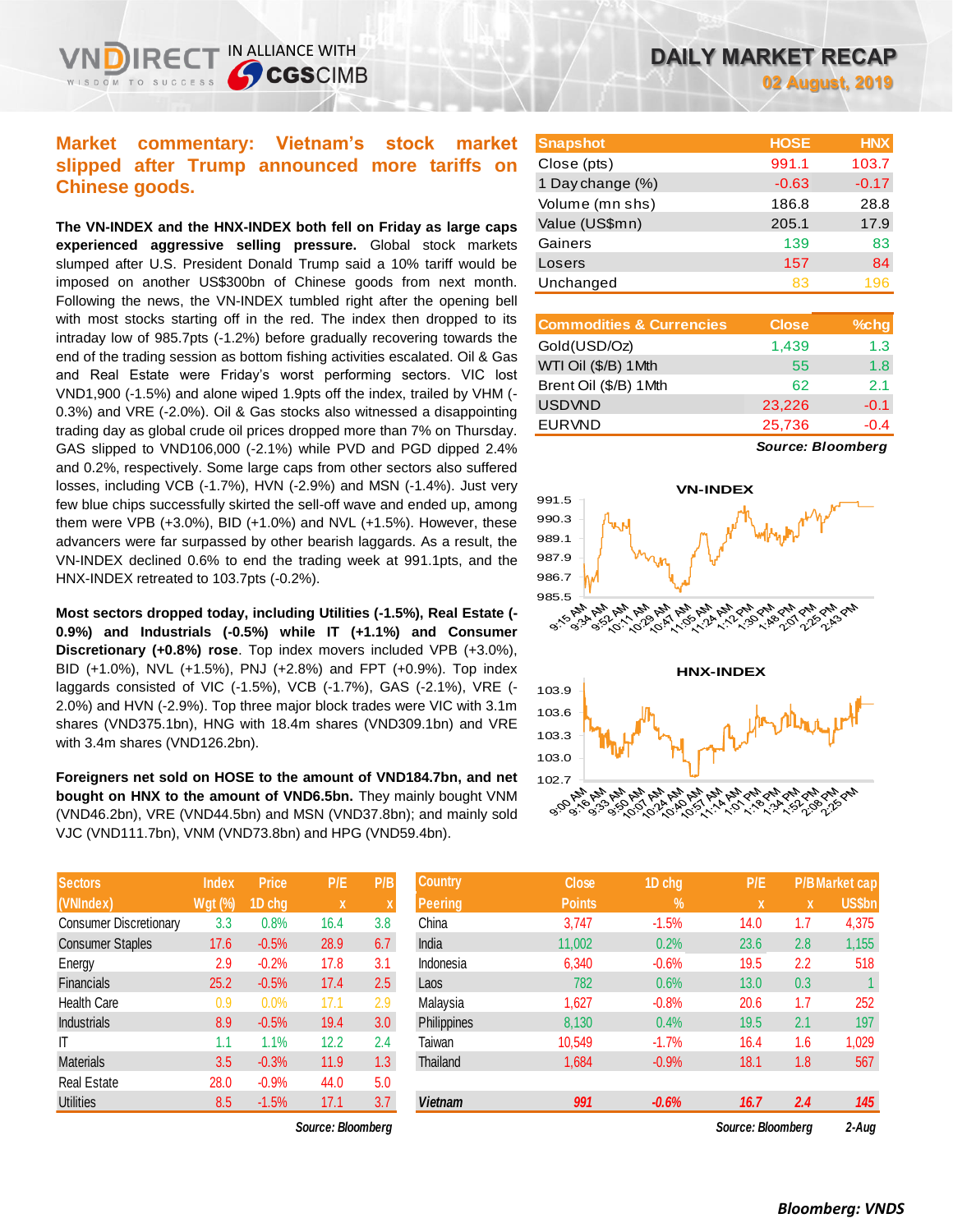#### **Market News**

**Oil is set for a weekly loss after the steepest one-day drop in more than four years as President Donald Trump abruptly escalated the trade war with China, stoking concerns over slowing growth.** While futures in New York rebounded on Friday, prices are still far from recovering the 7.9% slump on Thursday, the most since February 2015. Trump said 10% levies will be imposed Sept. 1 on US\$300bn in Chinese goods after a round of trade talks on Wednesday ended without a breakthrough. The threat compounded fears about declining American manufacturing activity after the Federal Reserve dashed prospects for serial rate cuts to boost growth. Oil last month capped its smallest monthly move since 1991 as it was caught between concerns global demand may slow and fears crude flows from the Middle East may be disrupted. OPEC's output slid in July to the lowest in five years as U.S. sanctions on Iran crimped exports from the Persian Gulf nation. *(Bloomberg)*

**Vietnam's retail sales hit US\$120bn in 7M19.** The retail sales of goods and services totaled VND2.804 quadrillion (US\$120.57bn) during the first seven months of this year, a leap of 11.6% on year, according to the General Statistics Office of Vietnam. Of the figure, VND2.134 quadrillion (US\$91.76bn) were sourced from goods, representing 76.1% of the total and an annual rise of 12.5%. A number of essential commodities saw an increase in sales during the reviewed period. For instance, the sales of learning and cultural items enjoyed a surge of 14.2% while that of food and foodstuffs, and garment and textile products increased 12.8% and 10.7%, respectively. Accommodation and restaurant services made revenues of VND337.5tr (US\$14.51bn) in 7M19, representing 12% of the total and an annual rise of 10%. Elsewhere, travel services were estimated to earn VND25.8tr (US\$1.1bn) throughout the reviewed period, making up 0.9% of the total and a hike of 12.5% from a year ago. July alone saw the retail sales of goods and services amount to VND415.1tr (US\$17.84bn), up 1.7% against the previous month and 12.4% on year. Of the figure, VND312tr (US\$13.41bn) were contributed by goods retail while a combined VND51tr (US\$2.19bn) came from accommodation and restaurant services. Additionally, travel services enjoyed the total revenues of VND3.9tr (US\$167.7m). *(Vietnamnet.vn)*

# **Company Universe Updates**

### **Vietnam Technological and Commercial Joint Stock Bank (TCB VN) – Update – ADD (+33.3%)**

**Slight concerns on asset quality**

**1H19 net interest income (NII) surged 28.4% yoy as NIM improved**. Net interest margin (NIM) rose 12bp yoy to 4.0%, driven by: 1) a better current account and saving account (CASA) rate of 30.4% at end-2Q19 (+580bp yoy); and 2) a doubling in higher-yielding corporate bonds balance yoy. Thanks to a higher NIM, NII rose 28.4% yoy. In 1H19, the loan book posted a high growth of 15.9% vs. end-FY18, spurred by surging mortgages from the newly-launched residential projects developed by Vingroup (VIC VN, Not rated). Credit growth reached 12.1% in 1H19, lower than the full-year quota of 17.0%.

**1H19 non-interest income (non-II) fell 28% yoy**. 1H19 non-II fell 28.0% yoy, in which net fee income grew 18.7% yoy thanks to strong bancassurance income (+33.6% yoy). However this was more than offset by: 1) a 17.7% yoy drop of payment services net income due to a surge in payment expenses as TCB launched the 1% cash-back debit card since Aug 2018; 2) a 79.8% yoy decline in income from investment securities as TCB squeezed down its government bond book in 1H18; and 3) lack of one-off income from divestment, which was VND894bn in 1H18.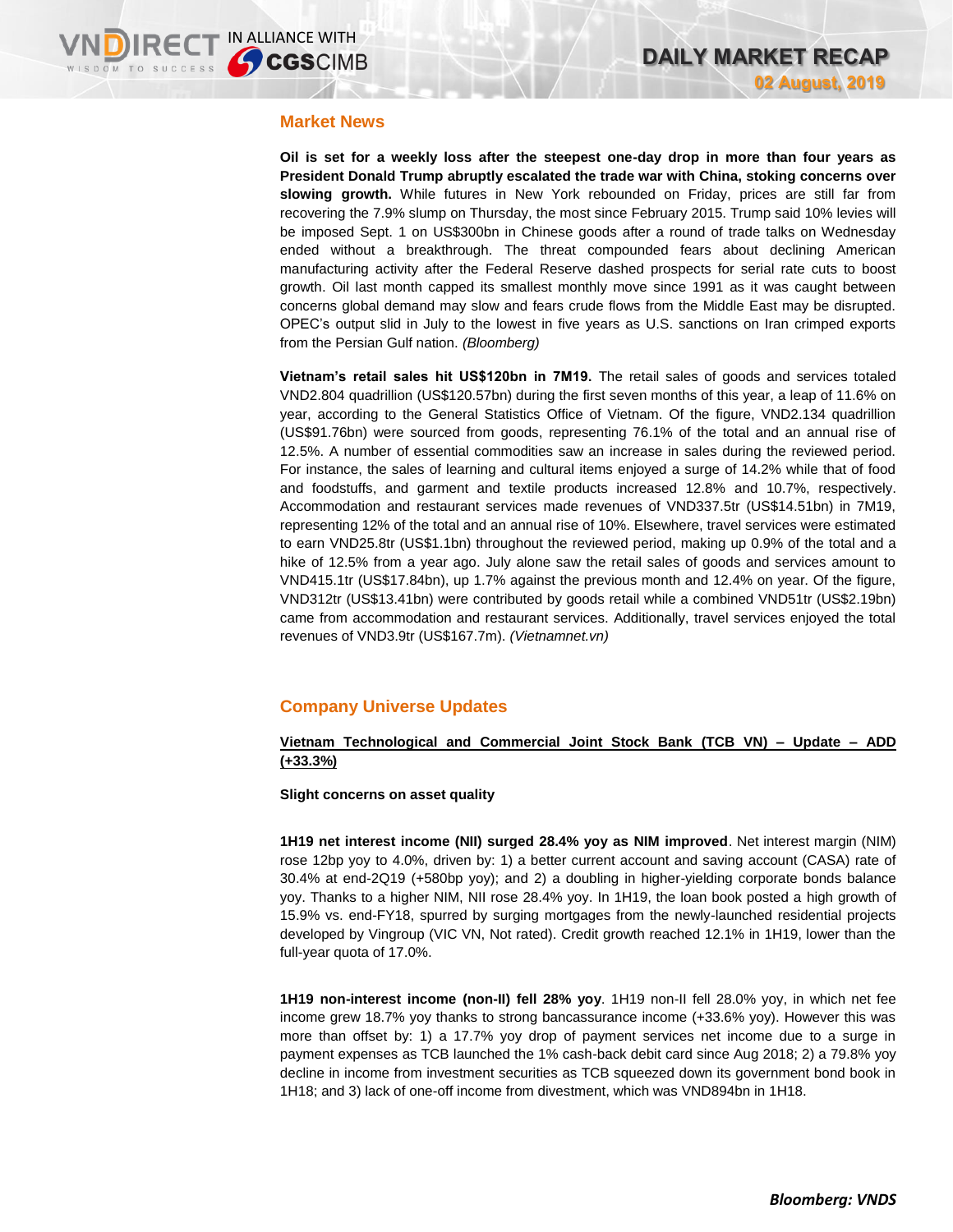**Subdued provision coverage raises concern over asset quality**. The non-performing loan (NPL) ratio was managed at 1.8% at end-2Q19, stable vs. end-4Q18 and lower than the 2.0% level seen at end-2Q18. However, a sharp 77.1% yoy drop in 1H19 provision expenses dragged down loan loss reserves to 77.1% at end-2Q19, from 85.1% at end-FY18. Despite 1H19 net profit making up 48% our full-year forecast, provision expenses only formed 9.3% of our estimates. Hence, we expect TCB to increase provisioning towards the year-end.

**DAILY MARKET RECAP** 

**02 August, 2019**

**FY19F EPS target could be reached by keeping provisioning low**. We expect non-interest income to increase in 2H19 on higher fee income and higher bad debt recovery. Higher fee income would be driven by increased transactions during the peak season and more transactions via the new debit cards. We expect provisioning to increase in 2H19 but year-end provision coverage could be lower than at end-FY18, as we think TCB may opt to keep provisioning low in a bid to support the bottomline.

**Our Add rating and TP of VND27,400 are unchanged**. We maintain our Add rating and TP of VND27,400, based on residual income (COE: 13.3%; LTG: 4.0%; 70% weighting) and 1.5x FY19F P/BV (30% weighting). Re-rating catalyst is higher CASA ratio than our forecast of 35.0% in FY20F. Downside risk is an increase in bad debts as TCB expands its SME lending.

*Read the full report: [HERE](https://nhanha-public-api.vndirect.com.vn/click/OGE0ODlmZDA2ODYwMjZlMjAxNjg5OGJlZTEyNDMxODY=/MWFiZmJkM2Y2YzFhNGJmY2FjYWQ4ODFiZmY3YzE0MDI=/1abfbd3f6c1a4bfcacad881bff7c1402-TCB_Update_20190802.pdf/cmVzZWFyY2hAdm5kaXJlY3QuY29tLnZu/NTk4Mw==)*

#### **PetroVietnam Power Corporation (POW VN) – Earnings update – ADD (+31.0%)**

#### **Better 1H19 earnings as expected**

**Weak sales volume was offset by higher selling price**. In 1H19, POW's electricity sales volume dipped by 2.3% yoy to 11,523bn kWh due to a 16.1-16.7% yoy drop in hydro and coal-fired volume. Among four gas-fired power plants, Ca Mau 1 & 2 (CM 1 & 2) power plants were outliers with an 8.4% yoy increase in aggregated sales volume in 1H19. Average electricity selling price was VND1,500 per kWh in 1H19 (+2.4% yoy) due to higher market electricity price for POW's hydropower plants. This led to muted revenue growth in electricity production segment. 1H19's revenue was VND18,317bn (+2.8% yoy), forming 55.9% of the company's FY19F plan and 54.6% of our full-year forecast.

**Concern over coal supply shortage for Vung Ang 1 plant is easing**. According to the company, the lack of coal supply from Vinacomin forced Vung Ang 1 (VA 1) plant to run below its full capacity in 1Q19. However, we believe that this concern was addressed in 2Q19 as VA 1's sales volume rose 13.4% qoq to 1,399bn kWh. VA 1's 1H19 sales volume decreased by 16.1% yoy to 2,633bn kWh, accounting for 45.6% of the company's FY19F plan and 47.5% of our full-year estimate. POW aims to import 400,000 tonnes of coal, mainly from South Africa in order to ensure stable operations of its coal-fired power plant in the upcoming quarters.

**Better 1H19 gross margin on the back of lower depreciation**. As expected, 1H19 GPM inched up by 0.7% pt as its CM 1 & 2 plants were fully depreciated in 2018, leading to a VND376bn decrease in depreciation expenses in 1H19 (-18.7% yoy). We estimate FY19F GPM of 15.8% as we expect Nhon Trach 1 plant to be fully depreciated by 3Q19 which will help to boost GPM further.

**1H19 NPAT-MI grew by 42.5% yoy, in line with our forecast**. 1H19 NPAT-MI was up by 42.5% yoy to VND1,572bn, in line at 60.2% of our full-year forecast. POW aims for 2H19 sales volume of 10,320bn kWh (+51.7% yoy) due to limited maintenance days for VA 1 plant. With the solid 1H19 performance, management raised its 2019 revenue target by 3.9% to VND34,045bn and 2019 PBT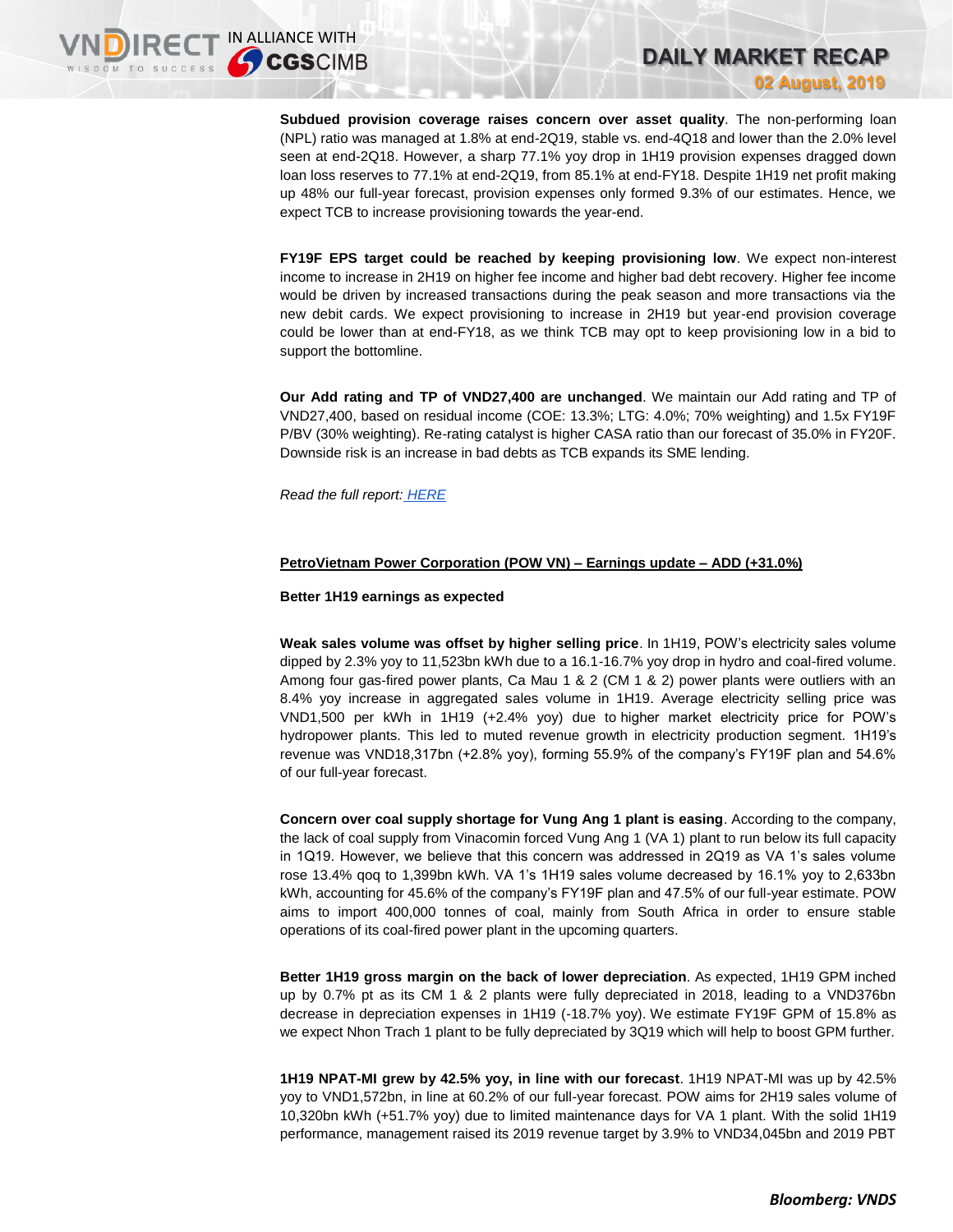target by 21.5% to VND3,037bn. Maintain Add. Our target price is based on an equal weighting of DCF and FY19F EV/EBITDA multiple of 7.7x.

**Re-rating catalysts and downside risks**. A potential re-rating catalyst is better-than-expected utilisation rate at VA 1 plant. Downside risks include: 1) lack of reliable coal supply dampening sales volume at VA 1 plant; 2) unexpected technical issues negatively affecting operations.

*Read the full report: [HERE](https://static-02.vndirect.com.vn/uploads/prod/POW_EarningsFlash_20190801.pdf)*

# **Notable Corporate Events**

**Vietnam Electrical Equipment Joint Stock Corporation (GEX VN) – 1H19 business results:**  GEX generated VND7,101bn (+14% yoy, fulfilling 43% of full-year target) in revenue and VND581bn in EBT (-8% yoy, completing 42% annual target) in 1H19, the company said in its second-quarter financial report. In 2Q19 alone, GEX's revenue grew 20% yoy to VND4,036bn, mainly driven by electrical equipment business while COGS's growth were lower, at 15% yoy. As a result, the 2Q19 gross profit jumped 45% yoy to VND738bn and the gross profit margin edged up to 18% from 15%. *(Ndh.vn)*

**Dat Xanh Group Joint Stock Company (DXG VN) – dividend payment:** Aug 12 and Aug 13 will be the ex-date and the record date, respectively, for paying the 2018 stock dividend at the ratio of 22%, said a company statement via the Vietnam Securities Depository centre. *(Ndh.vn)*

*<to be continued>*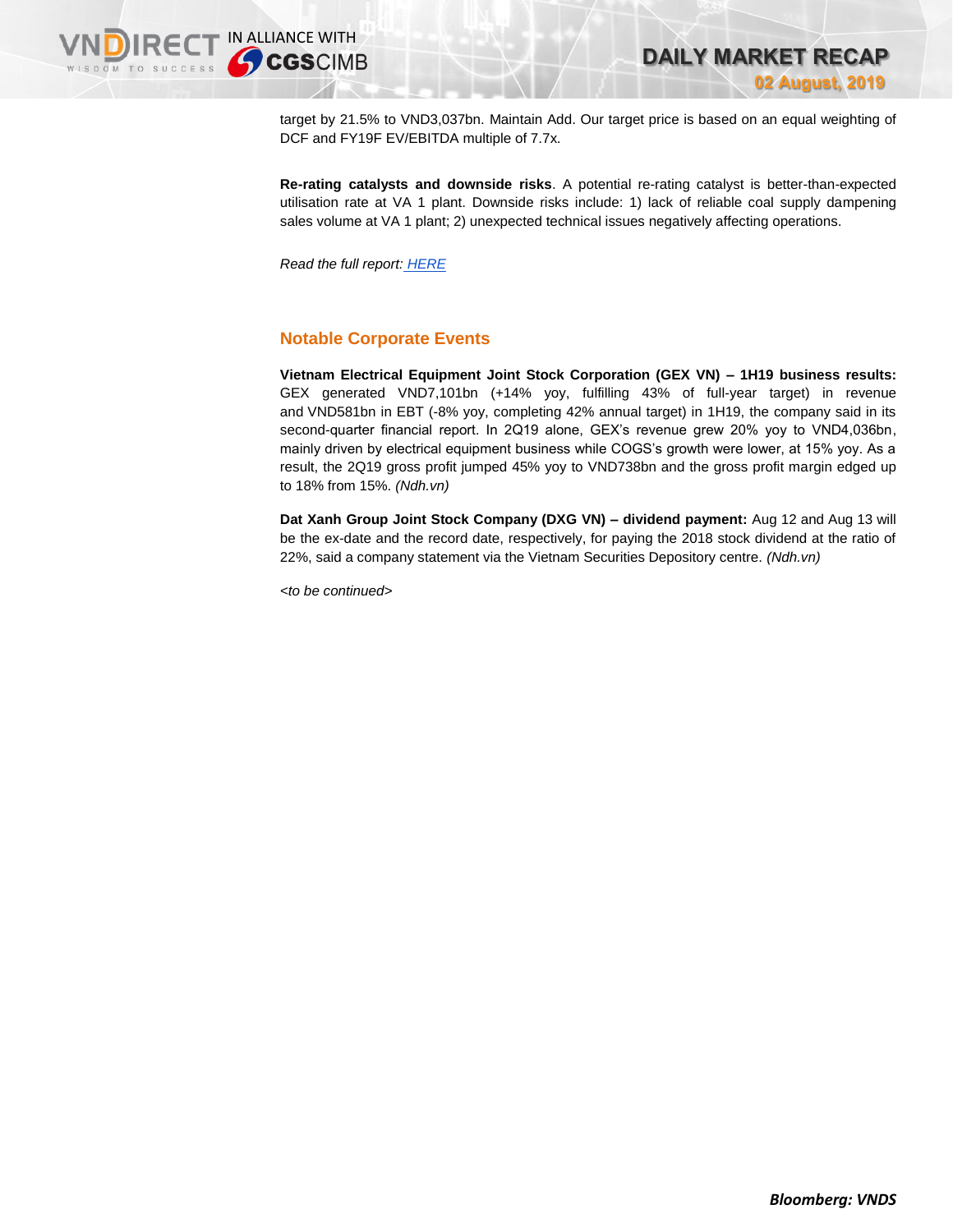# **DAILY MARKET RECAP 02 August, 2019**

# **COVERAGE SUMMARY**

WISDOM TO SUCCESS

VND

IRECT IN ALLIANCE WITH

| Ticker          | <b>Close</b><br>price | <b>Adjusted</b><br>target<br>price | <b>Dividend</b><br>yield | <b>Potential</b><br>return | Rating      | <b>Investment thesis summary/Update</b>                                                                                                                                                                                                                                                                                                                                                                                                                                                                                                                      | <b>Latest</b><br>report |
|-----------------|-----------------------|------------------------------------|--------------------------|----------------------------|-------------|--------------------------------------------------------------------------------------------------------------------------------------------------------------------------------------------------------------------------------------------------------------------------------------------------------------------------------------------------------------------------------------------------------------------------------------------------------------------------------------------------------------------------------------------------------------|-------------------------|
| PC <sub>1</sub> | 16,550                | 24,500                             | 0.0%                     | 48.0%                      | <b>ADD</b>  | 1. Robust backlog in 2019F. According to the company, the total<br>backlog of the grid erection and installation segment is estimated at<br>VND2,829bn at the beginning of 2019<br>2. Promising outlook for hydropower segment. Investments in<br>hydropower have gradually helped improved PC1's earnings quality                                                                                                                                                                                                                                           | <b>Link</b>             |
| <b>LPB</b>      | 8,000                 | 12,200                             | 12.5%                    | 65.0%                      | ADD         | thanks to high margins and recurring, stable revenues.<br>1. LPB has embarked on an extensive branch network expansion<br>initiative that is unmatched by other banks.<br>2. Potential for a boost in fee income from bancassurance.<br>3. LPB is considering migrating to HOSE. A listing on HOSE will<br>increase liquidity for LPB                                                                                                                                                                                                                        | Link                    |
| <b>NLG</b>      | 31,000                | 35,500                             | 1.6%                     | 16.1%                      | ADD         | 4. High dividend yield on a low valuation.<br>1. Project delay has led to haircut of our FY18F presales estimate.<br>2. Project licenses bode well for FY19F launches.<br>3. New land parcel acquired in Dec to support long term growth.                                                                                                                                                                                                                                                                                                                    | <b>Link</b>             |
| ACV             | 82,500                | 105,000                            | 0.0%                     | 27.3%                      | ADD         | 1. ACV is a robust long-term bet on the aviation growth story than<br>even a basket of domestic airline stocks.<br>2. MOT's divestment of ACV stake to be a significant catalyst.<br>3. High return on capital and superior growth prospects justify                                                                                                                                                                                                                                                                                                         | <b>Link</b>             |
| <b>DPM</b>      | 14,000                | 17,300                             | 7.1%                     | 30.7%                      | ADD         | valuation premium.<br>1. Core urea business could face near-term margin pressure due to<br>the expected increases in gas input prices, which will outweigh ASP<br>recovery, in our view.<br>2. NH3-NPK project is the earnings growth driver over the next few<br>years, contributing 1.4-2.6tr annually to revenue starting from<br>2018F. However high interest expense and D&A burden could result<br>in annual losses in 2019-20F.<br>3. Pending VAT policy change in Vietnam is expected to boost<br>DPM's gross margin by 2-3% pts from 2019F onwards. | Link                    |
| QNS             | 31,300                | 44,300                             | 1.6%                     | 43.1%                      | ADD         | 1. QNS is the leading branded soymilk player in Vietnam and a<br>major sugar producer.<br>2. The company commanded 82% market share of the packaged<br>soymilk market and accounted for around 10% of total nationwide<br>sugar supply in 2017.                                                                                                                                                                                                                                                                                                              | Link                    |
| <b>LTG</b>      | 23,500                | 27,300                             | 6.8%                     | 23.0%                      | ADD         | 1. Market leader in the CPC segment with 21% market share (vs.<br>second largest player VFG with 8.3% market share). LTG could<br>easily maintain the market leadership in the segment thanks to (1)<br>extensive distribution network, and (2) established long-term<br>relationships with suppliers.<br>2. Long-term strategy is to focus on the Agrifood segment with high<br>potential in export markets such as China, Philippines, Indonesia,<br>etc.<br>3. LTG is trading far below its domestic peers.                                               | Link                    |
| ۷СВ             | 79,100                | 83,200                             | 1.0%                     | 6.2%                       | <b>HOLD</b> | 1. Solid core earnings growth with earnings from divestment and<br>bancassurance deals creating uncaptured upside<br>2. Strongly positioned to penetrate the retail banking segment.<br>3. Well-regarded bank with best-in-class asset quality and strong<br>deposit franchise.<br>4. Successful private placement enhanced capital buffers.                                                                                                                                                                                                                 | <b>Link</b>             |
| <b>MBB</b>      | 21,950                | 34,000                             | 2.7%                     | 57.6%                      | ADD         | 1. Solid earnings on improving NIM and strong fee income growth<br>with huge room to continue to boost asset yields.<br>2. Continued shift towards retail lending supports NIM expansion.<br>3. Dynamic strategy to boost fee income.<br>4. Prudent risk management evinced by a clean balance sheet                                                                                                                                                                                                                                                         | <u>Link</u>             |
| <b>VPB</b>      | 19,050                | 21,200                             | 0.0%                     | 11.3%                      | <b>HOLD</b> | 1. The leading market player in consumer finance with high returns<br>on capital.<br>2. Stricter credit controls hampered earnings growth in FY18.<br>3. More digitalisation initiatives to grow fee income and cut costs.<br>VPB has launched a new digital platform in SME banking, retail<br>banking and consumer finance.                                                                                                                                                                                                                                | <b>Link</b>             |
| <b>TCM</b>      | 26,300                | 32,300                             | 2.0%                     | 24.8%                      | <b>ADD</b>  | 1. The only vertically-integrated textile manufacturer in Vietnam.<br>2. Sears's bankruptcy will dent FY18 and FY19F earnings.<br>3. EVFTA is expected to confer a competitive advantage to TCM<br>due to "Fabric forward Rules of Origin"                                                                                                                                                                                                                                                                                                                   | <b>Link</b>             |
| <b>HPG</b>      | 22,450                | 26,600                             | 0.0%                     | 18.5%                      | ADD         | 1. We believe HPG will further consolidate its domestic market<br>share.<br>2. Higher sales volume but lower ASP<br>3. Slight delay and capex overruns on the second phase of Dung<br>Quat Steel Complex project.                                                                                                                                                                                                                                                                                                                                            | <b>Link</b>             |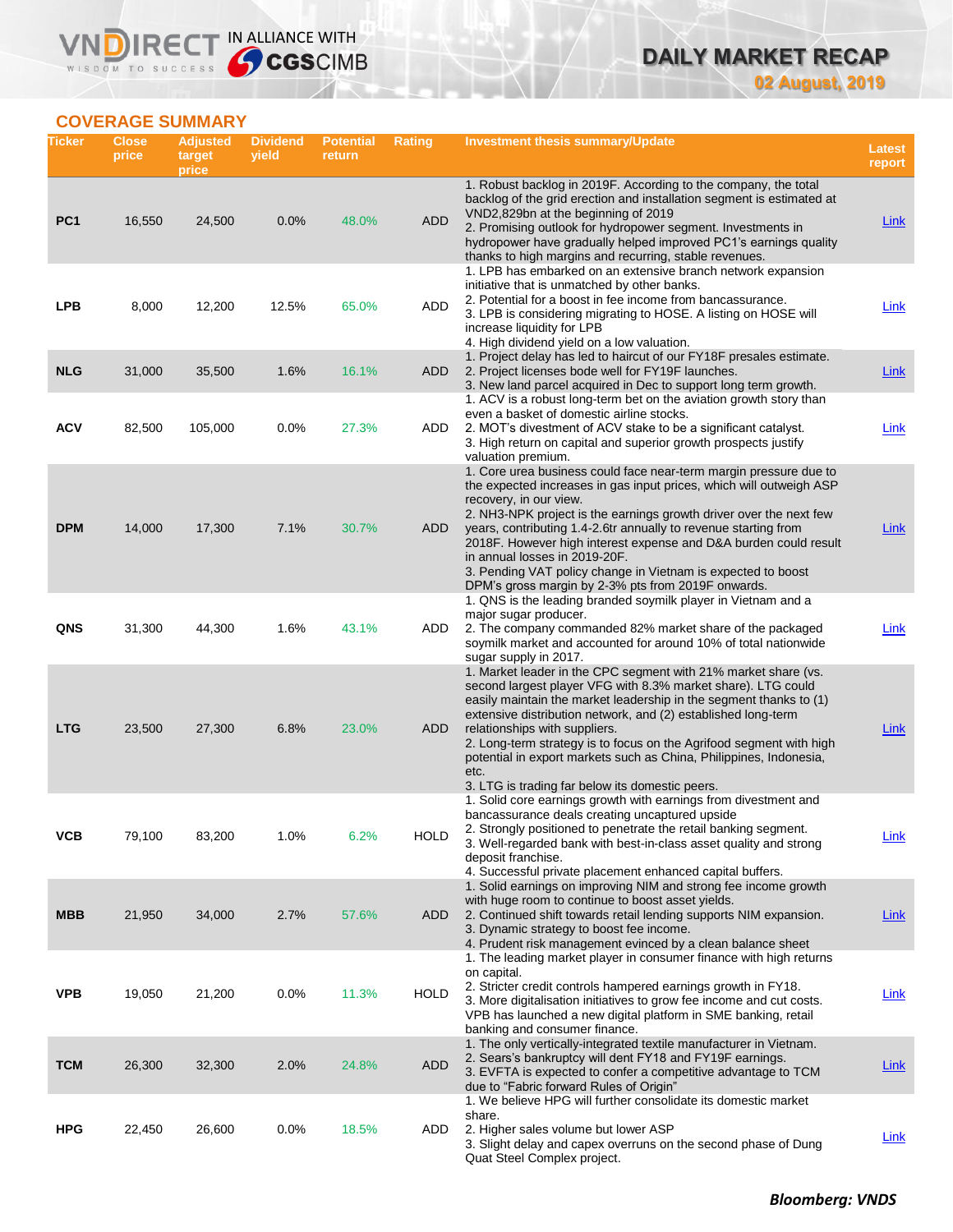# **DAILY MARKET RECAP**

**02 August, 2019**

| Ticker     | Close<br>price | <b>Adjusted</b><br>target<br>price | <b>Dividend</b><br>yield | <b>Potential</b><br>return | <b>Rating</b> | Investment thesis summary/Update                                                                                                                                                                                                                                                                                                                                                                                                                                                    | <b>Latest</b><br>report |
|------------|----------------|------------------------------------|--------------------------|----------------------------|---------------|-------------------------------------------------------------------------------------------------------------------------------------------------------------------------------------------------------------------------------------------------------------------------------------------------------------------------------------------------------------------------------------------------------------------------------------------------------------------------------------|-------------------------|
| <b>PVT</b> | 18,300         | 21,000                             | 5.7%                     | 20.5%                      | <b>ADD</b>    | 1. A beneficiary of secular oil and gas demand growth in Vietnam<br>with stable cash flow and a robust business model.<br>2. PVT boasts a stable business model with assured annual<br>transportation volumes and long-term charter rates.<br>3. We see the ongoing fleet rejuvenation benefitting PVT's long-<br>term prospects.                                                                                                                                                   | <b>Link</b>             |
| <b>STK</b> | 22,950         | 25,200                             | 6.5%                     | 16.4%                      | ADD           | 1. Second-largest synthetic fiber manufacturer in Vietnam.<br>2. STK is a direct beneficiary of CPTPP and the US-China trade<br>war.<br>3. Trang Bang 5 (TB5) project's commercial operations will start in<br>1Q19F.                                                                                                                                                                                                                                                               | Link                    |
| AAA        | 17,850         | 25,300                             | 11.4%                    | 53.1%                      | ADD           | 1. AAA is the largest plastic packaging manufacturer and exporter in<br>South East Asia, with current production capacity of 8,000<br>tonnes/month.<br>2. AAA will be able to capture market share globally in countries<br>such as Japan and the U.S.<br>3. AAA aims to expand its production and adopt effective cost<br>controls.                                                                                                                                                | <b>Link</b>             |
| <b>PNJ</b> | 80,400         | 88,000                             | 2.8%                     | 12.3%                      | <b>HOLD</b>   | 1. PNJ is leading the jewellery market in Vietnam with an estimated<br>30% market share in the branded segment in 2018, per<br>management.<br>2. Extensive store network and still expanding.<br>3. Sustained momentum at PNJ Gold and anticipated turnaround at<br>PNJ Silver to drive strong topline growth.                                                                                                                                                                      | <b>Link</b>             |
| <b>KDH</b> | 22,900         | 33,500                             | 2.2%                     | 48.5%                      | <b>ADD</b>    | 1. KDH owns 500ha land bank in the inner city area of HCMC<br>following its recent merger with Binh Chanh Construction &<br>Investment (BCI, Unlisted).<br>2. Its strategy to develop mid-range condos and gated townhouse<br>communities makes for a diversified range of products and lowers<br>market risk.<br>3. We believe KDH's high quality housing developments have<br>helped it to establish its brand name among prospective buyers,<br>driving strong sales absorption. | Link                    |
| <b>DCM</b> | 8,170          | 9,900                              | 6.1%                     | 27.3%                      | ADD           | 1. Parent company PVN guarantees 12% ROE for the company's<br>urea operations in FY15-18F, protecting DCM from adverse market<br>movements.<br>2. Changes to Vietnam's VAT policy in 2018-19F could help expand<br>DCM's gross margin by 3-4% from 2019F onwards, in our view.<br>3. Uncertainty around 2019F input gas price policy, however, is a<br>major risk that could counter positive effects of VAT policy change.<br>1. High growth company in a fast-evolving industry.  | Link                    |
| <b>VTP</b> | 144,400        | 111,000                            | 1.0%                     | $-22.1%$                   | <b>REDUCE</b> | 2. VTP's market share gains can be attributed to advanced<br>technology and strong infrastructure.<br>3. VTP's core sales is expected to grow at a CAGR of 48.5% to<br>2020.<br>4. Healthy financial status with strong cash reserves and high ROE.                                                                                                                                                                                                                                 | Link                    |
| <b>ACB</b> | 22,300         | 30,400                             | 4.5%                     | 40.8%                      | ADD           | 1. Well-established retail brand name and customer base.<br>2. Large retail customer base enables a strong fee income<br>franchise.<br>3. Legacy issues resolved, resulting in a healthy balance sheet.                                                                                                                                                                                                                                                                             | <b>Link</b>             |
| <b>GAS</b> | 106,000        | 105,700                            | 5.5%                     | 5.2%                       | <b>HOLD</b>   | 1. Flat oil price outlook could weigh on sales growth<br>2. Depleting gas supply puts pressure on input costs<br>3. Demand and capacity expansion to partly offset rising costs                                                                                                                                                                                                                                                                                                     | Link                    |
| <b>PVS</b> | 21,900         | 25,000                             | 5.6%                     | 19.7%                      | ADD           | 1. A diversified oilfield services company with strong financial health<br>2. Key beneficiary of Vietnam's push for renewed dry gas reserves<br>3. Strong earnings growth expected in FY18-21F                                                                                                                                                                                                                                                                                      | Link                    |
| <b>PVD</b> | 16,200         | 17,800                             | 0.0%                     | 9.9%                       | <b>HOLD</b>   | 1. PVD's rig fleet as young enough to benefit from anticipated global<br>oilfield services market upturn<br>2. We differ in expecting PVD's profitability to turn around in FY19-<br>21F                                                                                                                                                                                                                                                                                            | <b>Link</b>             |
| MSH        | 63,900         | 62,500                             | 5.5%                     | 3.3%                       | <b>HOLD</b>   | 1. MSH leads position in apparel manufacturing industry, solidified<br>by a strong customer base of global premium fashion brands.<br>2. A change in product mix with larger contribution from high-margin<br>FOB (Free on Board) apparel production is expected to be the near-<br>term growth driver.                                                                                                                                                                             | <b>Link</b>             |
| <b>MWG</b> | 108,000        | 118,800                            | 1.3%                     | 11.3%                      | <b>HOLD</b>   | 1. Mobile World Investment Corporation (MWG) is the largest<br>consumer electronics retailer in term of both revenue and earnings.<br>2. We see long-term potential in the grocery retail business,<br>underpinned by: 1) high-growth segment to lure both local and<br>foreign retailers; and 2) improving performance of BHX in late-2018.                                                                                                                                        | <u>Link</u>             |

IN ALLIANCE WITH

VND

R<sub>E</sub>

WISDOM TO SUCCESS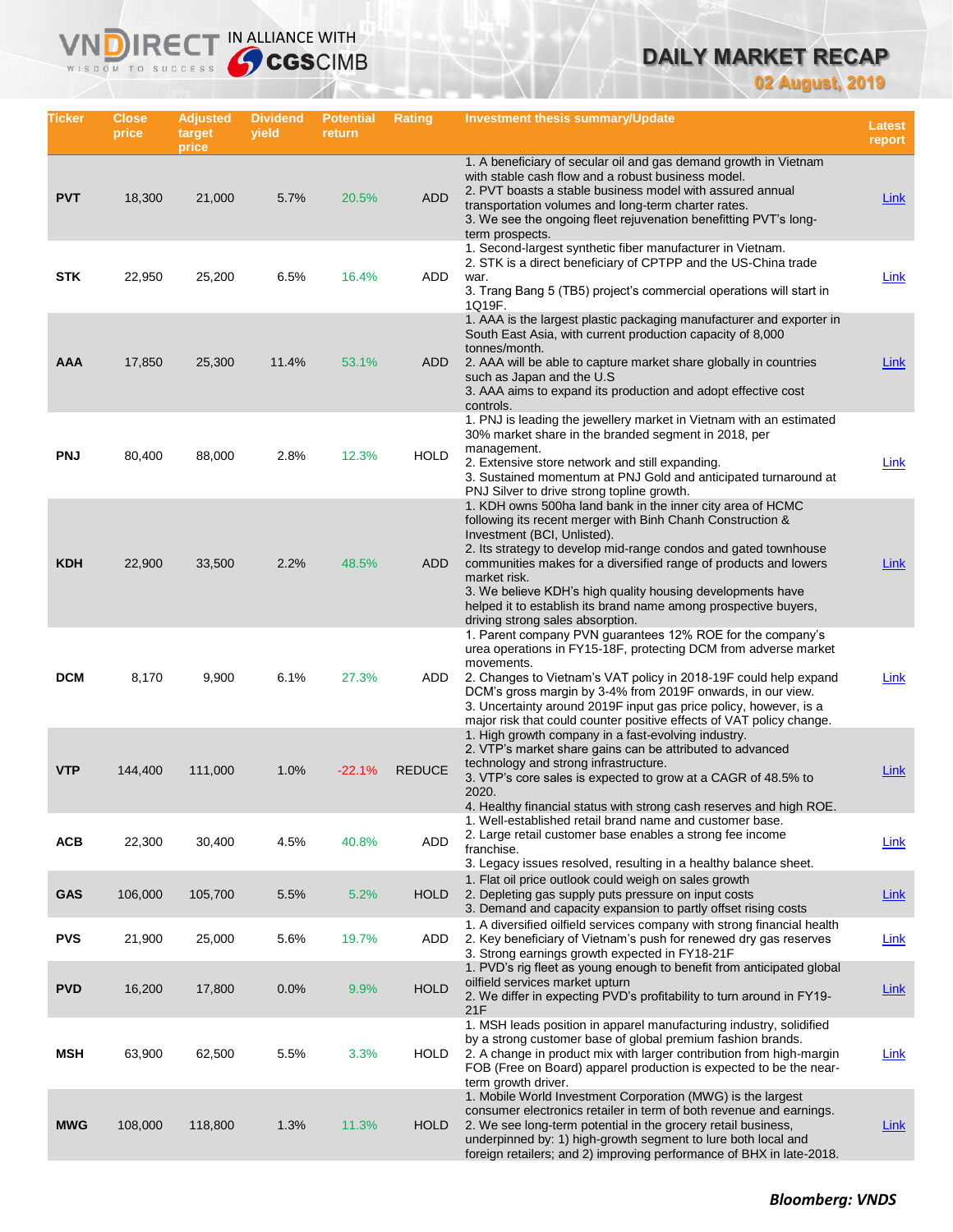# **VNDIRECT IN ALLIANCE WITH**

# **DAILY MARKET RECAP**

**02 August, 2019**

| <b>Ticker</b> | <b>Close</b><br>price | <b>Adjusted</b><br>target<br>price | <b>Dividend</b><br>vield | <b>Potential</b><br><b>return</b> | <b>Rating</b> | <b>Investment thesis summary/Update</b>                                                                                                                                                                                                                               | Latest<br>report |
|---------------|-----------------------|------------------------------------|--------------------------|-----------------------------------|---------------|-----------------------------------------------------------------------------------------------------------------------------------------------------------------------------------------------------------------------------------------------------------------------|------------------|
| <b>POW</b>    | 14.000                | 18.334                             | $0.0\%$                  | 31.0%                             | ADD.          | 1. The leading gas-fired power producer in Vietnam<br>2. Riding the anticipated power shortage in the South of Vietnam<br>3. Well-positioned to excel in the competitive electricity market<br>4. Vigorous 2019F outlook, solid EPS growth of 16.6% over FY18-<br>21F | Link             |
| <b>TCB</b>    | 20,550                | 27,400                             | 0.0%                     | 33.3%                             | <b>ADD</b>    | 1. Unique ecosystem banking approach that is unmatched by rivals.<br>2. TCB has the strongest and most diversified non-II franchise.<br>3. Advanced technology enables customer-centric system.<br>4. Potential re-rating catalysts and downside risks.               | Link             |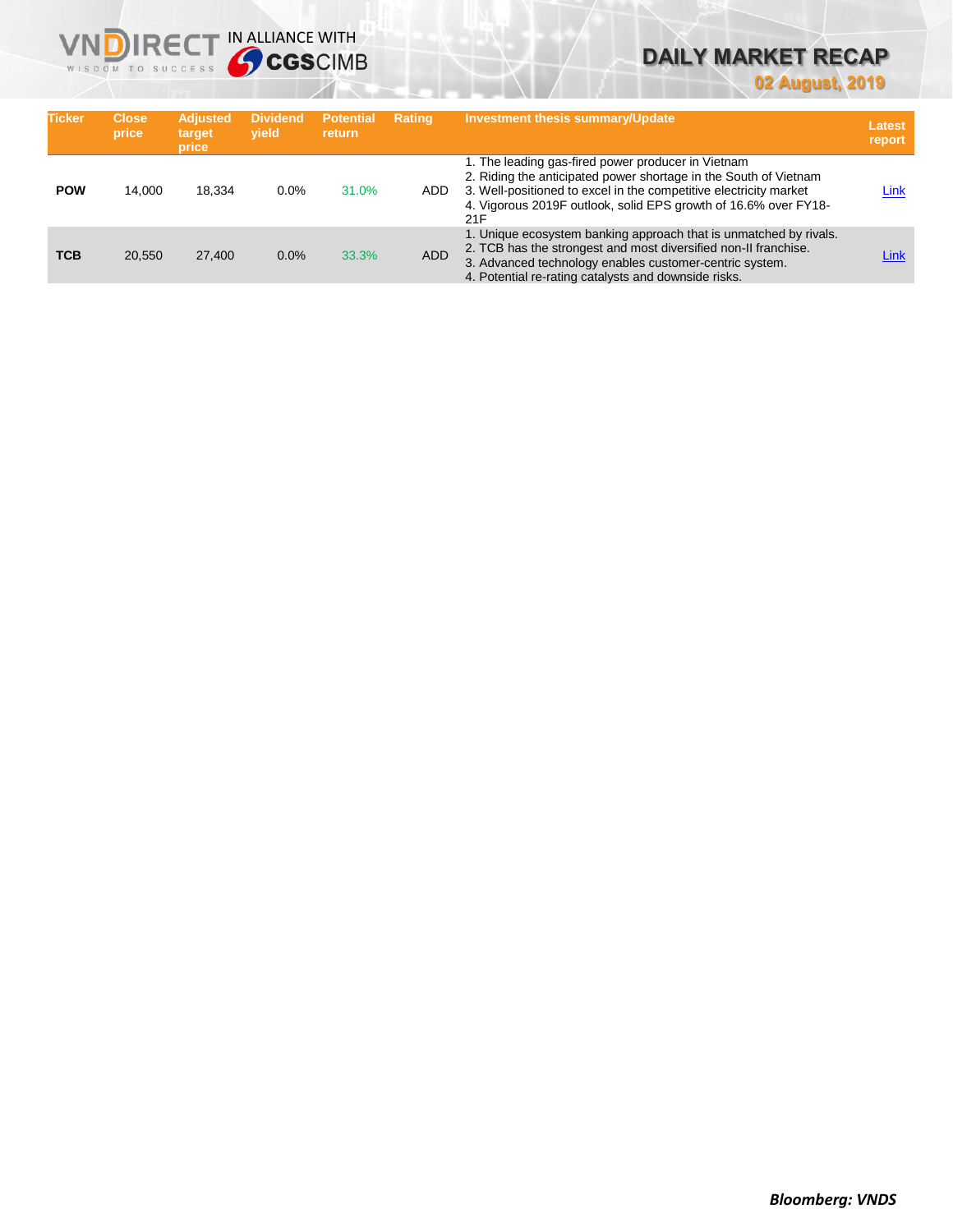## **MARKET MOVEMENTS**

WISDOM TO SUCCESS

| <b>HOSE</b>        |              |       |      |         |              |
|--------------------|--------------|-------|------|---------|--------------|
| <b>Top gainers</b> |              |       |      |         | <b>VND</b>   |
| <b>Ticker</b>      | Last         | Cha   | %chq | Vol.    | <b>Index</b> |
|                    | <b>Price</b> |       |      |         | impact       |
| <b>DMC</b>         | 78,000       | 5,100 | 7.00 | 28,350  | 0.052        |
| <b>KSB</b>         | 22,950       | 1,500 | 6.99 | 691,300 | 0.024        |
| <b>CLW</b>         | 19,900       | 1,300 | 6.99 | 7,590   | 0.005        |
| <b>TRC</b>         | 39,150       | 2,550 | 6.97 | 182,980 | 0.023        |
| <b>TCO</b>         | 8,780        | 570   | 6.94 | 20      | 0.003        |

**VNDIRECT IN ALLIANCE WITH** 

| <b>Top losers</b> |              |          |         |         | <b>VND</b>   |
|-------------------|--------------|----------|---------|---------|--------------|
| <b>Ticker</b>     | Last         | Cha      | %chq    | Vol.    | <b>Index</b> |
|                   | <b>Price</b> |          |         |         | impact       |
| <b>NAV</b>        | 8.370        | -630     | $-7.00$ | 910     | $-0.001$     |
| <b>VNE</b>        | 3,210        | $-240$   | $-6.96$ | 340,030 | $-0.006$     |
| VNL               | 14.900       | $-1,100$ | $-6.88$ | 10      | $-0.003$     |
| PTL               | 3,540        | $-260$   | $-6.84$ | 1,010   | $-0.008$     |
| <b>TGG</b>        | 3,540        | $-260$   | $-6.84$ | 390,190 | $-0.002$     |

|               | <b>Top index movers</b> |       |      |         | <b>VND</b>   |
|---------------|-------------------------|-------|------|---------|--------------|
| <b>Ticker</b> | Last                    | Cha   | %chq | Vol.    | <b>Index</b> |
|               | <b>Price</b>            |       |      |         | impact       |
| <b>VPB</b>    | 19,050                  | 550   | 2.97 | 3.84MLN | 0.399        |
| <b>BID</b>    | 35,800                  | 350   | 0.99 | 1.82MLN | 0.354        |
| <b>NVL</b>    | 60,100                  | 900   | 1.52 | 566.240 | 0.247        |
| <b>PNJ</b>    | 80,400                  | 2,200 | 2.81 | 1.21MLN | 0.145        |
| <b>FPT</b>    | 48,800                  | 450   | 0.93 | 1.45MLN | 0.090        |

|               | <b>VND</b><br><b>Top index laggers</b> |          |         |                      |          |  |  |  |  |  |  |
|---------------|----------------------------------------|----------|---------|----------------------|----------|--|--|--|--|--|--|
| <b>Ticker</b> | Last                                   | Cha      | $%$ chq | Vol.<br><b>Index</b> |          |  |  |  |  |  |  |
|               | <b>Price</b>                           |          |         |                      | impact   |  |  |  |  |  |  |
| <b>VIC</b>    | 122,500                                | $-1,900$ | $-1.53$ | 483,120              | $-1.879$ |  |  |  |  |  |  |
| <b>VCB</b>    | 79,100                                 | $-1,100$ | $-1.74$ | 680,000              | $-1.535$ |  |  |  |  |  |  |
| <b>GAS</b>    | 106,000                                | $-2,300$ | $-2.12$ | 436.240              | $-1.301$ |  |  |  |  |  |  |
| <b>VRE</b>    | 36,250                                 | $-750$   | $-2.03$ | 826,290              | $-0.516$ |  |  |  |  |  |  |
| <b>HVN</b>    | 40,000                                 | $-1,200$ | $-2.91$ | 949.220              | $-0.503$ |  |  |  |  |  |  |

| <b>Top liquidity</b> |                      |        |         |                 | <b>VND</b>      | <b>Top liquidity</b> |                      |          |         |                 | <b>VND</b>             |
|----------------------|----------------------|--------|---------|-----------------|-----------------|----------------------|----------------------|----------|---------|-----------------|------------------------|
| <b>Ticker</b>        | Last<br><b>Price</b> | Chg    | %chq    | Val.<br>(VNDbn) | Index<br>impact | <b>Ticker</b>        | Last<br><b>Price</b> | Chg      | %chg    | Val.<br>(VNDbn) | <b>Index</b><br>impact |
| <b>ROS</b>           | 27.500               | 300    | 1.10    | 392             | 0.050           | <b>PVS</b>           | 21,900               | $-300$   | $-1.35$ | 79              | $-0.076$               |
| <b>HPG</b>           | 22,450               | $-150$ | $-0.66$ | 160             | $-0.122$        | <b>VCS</b>           | 85,000               | 3,900    | 4.81    | 66              | 0.132                  |
| VJC                  | 132.400              | $-600$ | $-0.45$ | 99              | $-0.096$        | <b>ACB</b>           | 22,300               | $-200$   | $-0.89$ | 39              | $-0.338$               |
| <b>PNJ</b>           | 80,400               | 2,200  | 2.81    | 96              | 0.145           | <b>TNG</b>           | 19,700               | 1,100    | 5.91    | 30              | 0.051                  |
| <b>MWG</b>           | 108,000              | $-500$ | $-0.46$ | 86              | $-0.066$        | <b>VCR</b>           | 17,100               | $-1,800$ | $-9.52$ | 12              | $-0.017$               |
|                      | Source: Bloomberg    |        |         |                 |                 |                      |                      |          |         |                 |                        |

*Source: Bloomberg*

| <b>HOSE</b>        |              |       |      |         |              |                    |              | <b>HNX</b> |         |         |              |
|--------------------|--------------|-------|------|---------|--------------|--------------------|--------------|------------|---------|---------|--------------|
| <b>Top gainers</b> |              |       |      |         | <b>VND</b>   | <b>Top gainers</b> |              |            |         |         | <b>VND</b>   |
| Ticker             | Last         | Chg   | %chg | Vol.    | <b>Index</b> | Ticker             | Last         | Chg        | $%$ chg | Vol.    | <b>Index</b> |
|                    | <b>Price</b> |       |      |         | impact       |                    | <b>Price</b> |            |         |         | impact       |
| <b>DMC</b>         | 78,000       | 5.100 | 7.00 | 28,350  | 0.052        | <b>SPI</b>         | 900          | 100        | 12.50   | 3,600   | 0.002        |
| <b>KSB</b>         | 22,950       | 1,500 | 6.99 | 691,300 | 0.024        | <b>DST</b>         | 1,000        | 100        | 11.11   | 3,800   | 0.003        |
| CLW                | 19,900       | 1,300 | 6.99 | 7,590   | 0.005        | <b>PPY</b>         | 14,300       | 1.300      | 10.00   | 100     | 0.002        |
| <b>TRC</b>         | 39,150       | 2,550 | 6.97 | 182,980 | 0.023        | <b>PVL</b>         | 2,200        | 200        | 10.00   | 128,400 | 0.008        |
| TCO                | 8,780        | 570   | 6.94 | 20      | 0.003        | <b>DTD</b>         | 14,500       | 1,300      | 9.85    | 149,400 | 0.022        |
|                    |              |       |      |         |              |                    |              |            |         |         |              |

| <b>Top losers</b> |              |          |         |         | <b>VND</b>   | Top losers |              |          |          |         | <b>VND</b>   |
|-------------------|--------------|----------|---------|---------|--------------|------------|--------------|----------|----------|---------|--------------|
| <b>Ticker</b>     | Last         | Chg      | %chq    | Vol.    | <b>Index</b> | Ticker     | Last         | Chg      | $%$ chq  | Vol.    | <b>Index</b> |
|                   | <b>Price</b> |          |         |         | impact       |            | <b>Price</b> |          |          |         | impact       |
| <b>NAV</b>        | 8.370        | $-630$   | $-7.00$ | 910     | $-0.001$     | <b>KSK</b> | 200          | $-100$   | $-33.33$ | 218.900 | $-0.003$     |
| <b>VNE</b>        | 3,210        | $-240$   | $-6.96$ | 340.030 | $-0.006$     | <b>ACM</b> | 400          | $-100$   | $-20.00$ | 396.500 | $-0.005$     |
| VNL               | 14,900       | $-1.100$ | $-6.88$ | 10      | $-0.003$     | <b>DPS</b> | 400          | $-100$   | $-20.00$ | 69.600  | $-0.003$     |
| <b>PTL</b>        | 3,540        | $-260$   | $-6.84$ | 1.010   | $-0.008$     | <b>NHP</b> | 400          | $-100$   | $-20.00$ | 90,500  | $-0.002$     |
| TGG               | 3,540        | $-260$   | $-6.84$ | 390,190 | $-0.002$     | CAN        | 33,300       | $-3,700$ | $-10.00$ | 100     | $-0.009$     |
|                   |              |          |         |         |              |            |              |          |          |         |              |

| <b>Top index movers</b> |                     |      |         | <b>VND</b> | Top index movers |        |              |      |               |        |
|-------------------------|---------------------|------|---------|------------|------------------|--------|--------------|------|---------------|--------|
| Last                    | Vol.<br>%chq<br>Chg |      | Index   | Ticker     | Last             | Chg    | $%$ chq      | Vol. | <b>Index</b>  |        |
|                         |                     |      |         |            |                  |        |              |      |               | impact |
| 19.050                  | 550                 | 2.97 | 3.84MLN | 0.399      | vcs              | 85,000 | 3,900        | 4.81 | 794.900       | 0.132  |
| 35,800                  | 350                 | 0.99 | 1.82MLN | 0.354      | <b>TNG</b>       | 19,700 | 1,100        | 5.91 | <b>.53MLN</b> | 0.051  |
| 60.100                  | 900                 | 1.52 | 566.240 | 0.247      | VCG              | 27,000 | 700          | 2.66 | 405.600       | 0.049  |
| 80.400                  | 2.200               | 2.81 | 1.21MLN | 0.145      | <b>DGC</b>       | 31,600 | 500          | 1.61 | 205.100       | 0.039  |
| 48,800                  | 450                 | 0.93 | 1.45MLN | 0.090      | <b>NVB</b>       | 7,800  | 100          | .30  | 296,600       | 0.027  |
|                         | <b>Price</b>        |      |         |            | impact           |        | <b>Price</b> |      |               |        |

|            | <b>Top index laggers</b> |          |         |         | <b>VND</b>      | <b>Top index laggers</b> |                      |          |         |         |                        |  |
|------------|--------------------------|----------|---------|---------|-----------------|--------------------------|----------------------|----------|---------|---------|------------------------|--|
| Ticker     | Last<br><b>Price</b>     | Chg      | $%$ chq | Vol.    | Index<br>impact | Ticker                   | Last<br><b>Price</b> | Chg      | $%$ chq | Vol.    | <b>Index</b><br>impact |  |
| VIC        | 122.500                  | $-1.900$ | $-1.53$ | 483.120 | $-1.879$        | ACB                      | 22,300               | $-200$   | $-0.89$ | 1.77MLN | $-0.338$               |  |
| <b>VCB</b> | 79.100                   | $-1.100$ | $-1.74$ | 680,000 | $-1.535$        | <b>OCH</b>               | 7,800                | $-800$   | $-9.30$ | 2.100   | $-0.076$               |  |
| GAS        | 106.000                  | $-2.300$ | $-2.12$ | 436.240 | $-1.301$        | <b>PVS</b>               | 21.900               | $-300$   | $-1.35$ | 3.61MLN | $-0.076$               |  |
| <b>VRE</b> | 36.250                   | $-750$   | $-2.03$ | 826,290 | $-0.516$        | <b>NTP</b>               | 38,000               | $-1.300$ | $-3.31$ | 47.900  | $-0.037$               |  |
| <b>HVN</b> | 40.000                   | $-1.200$ | $-2.91$ | 949.220 | $-0.503$        | HUT                      | 2.200                | $-100$   | $-4.35$ | 1.38MLN | $-0.021$               |  |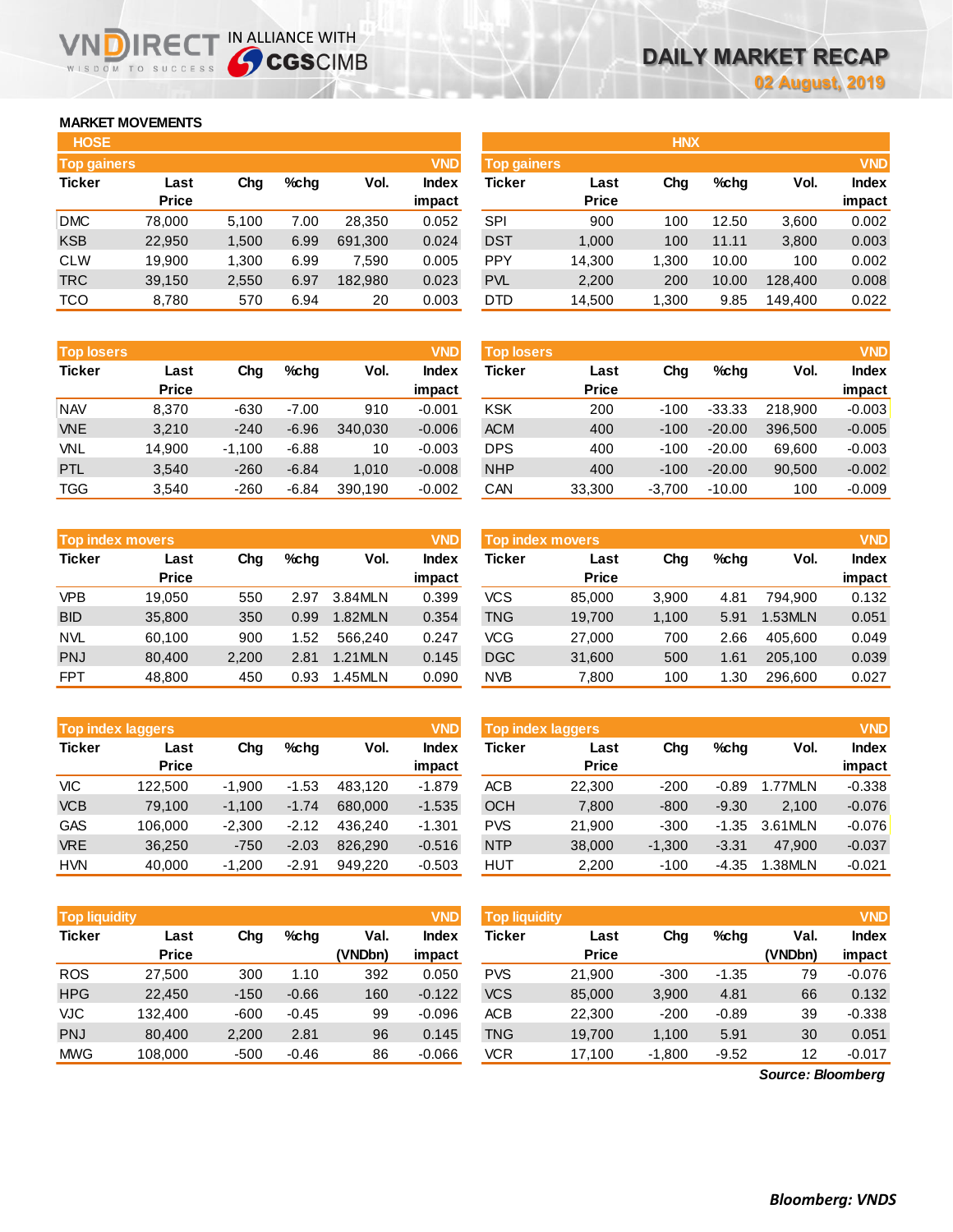## **FOREIGN ACTIVITIES**

WISDOM TO SUCCESS

**IRECT IN ALLIANCE WITH** 

| Volume (Mn'shs)       | <b>HOSE</b> | <b>HNX</b> | Value (VND'bn)        | <b>HOSE</b> | <b>HNX</b> |
|-----------------------|-------------|------------|-----------------------|-------------|------------|
| <b>BUY</b>            | 8.6         | 0.6        | <b>BUY</b>            | 376.4       | 14.0       |
| % of market           | 4.7%        | 2.1%       | % of market           | 8.1%        | 3.4%       |
| <b>SELL</b>           | 12.1        | 0.3        | <b>SELL</b>           | 561.0       | 7.4        |
| % of market           | 6.6%        | 1.1%       | % of market           | 12.1%       | 1.8%       |
| <b>NET BUY (SELL)</b> | (3.5)       | 0.3        | <b>NET BUY (SELL)</b> | (184.7)     | 6.5        |

*Source: HSX, HNX*

**Foreign net buy/sell (30 days) in VND'bn**



| <b>YTD ACCUMULATION</b> |             |            |                       |             |                          |
|-------------------------|-------------|------------|-----------------------|-------------|--------------------------|
| <b>Volume (MIn'shs)</b> | <b>HOSE</b> | <b>HNX</b> | Value (VND'bn)        | <b>HOSE</b> | <b>HNX</b>               |
| <b>BUY</b>              | 2,247.1     | 149.0      | <b>BUY</b>            | 104,762.6   | 2,754.5                  |
| % of market             | 9.3%        | 3.0%       | % of market           | 19.0%       | 1.6%                     |
| <b>SELL</b>             | 2,216.4     | 191.9      | <b>SELL</b>           | 94,632.2    | 3,195.2                  |
| % of market             | 9.2%        | 3.8%       | % of market           | 17.2%       | 1.9%                     |
| <b>NET BUY (SELL)</b>   | 30.7        | (42.9)     | <b>NET BUY (SELL)</b> | 10,130      | (440.7)<br>Course HCV HM |

*Source: HSX, HNX*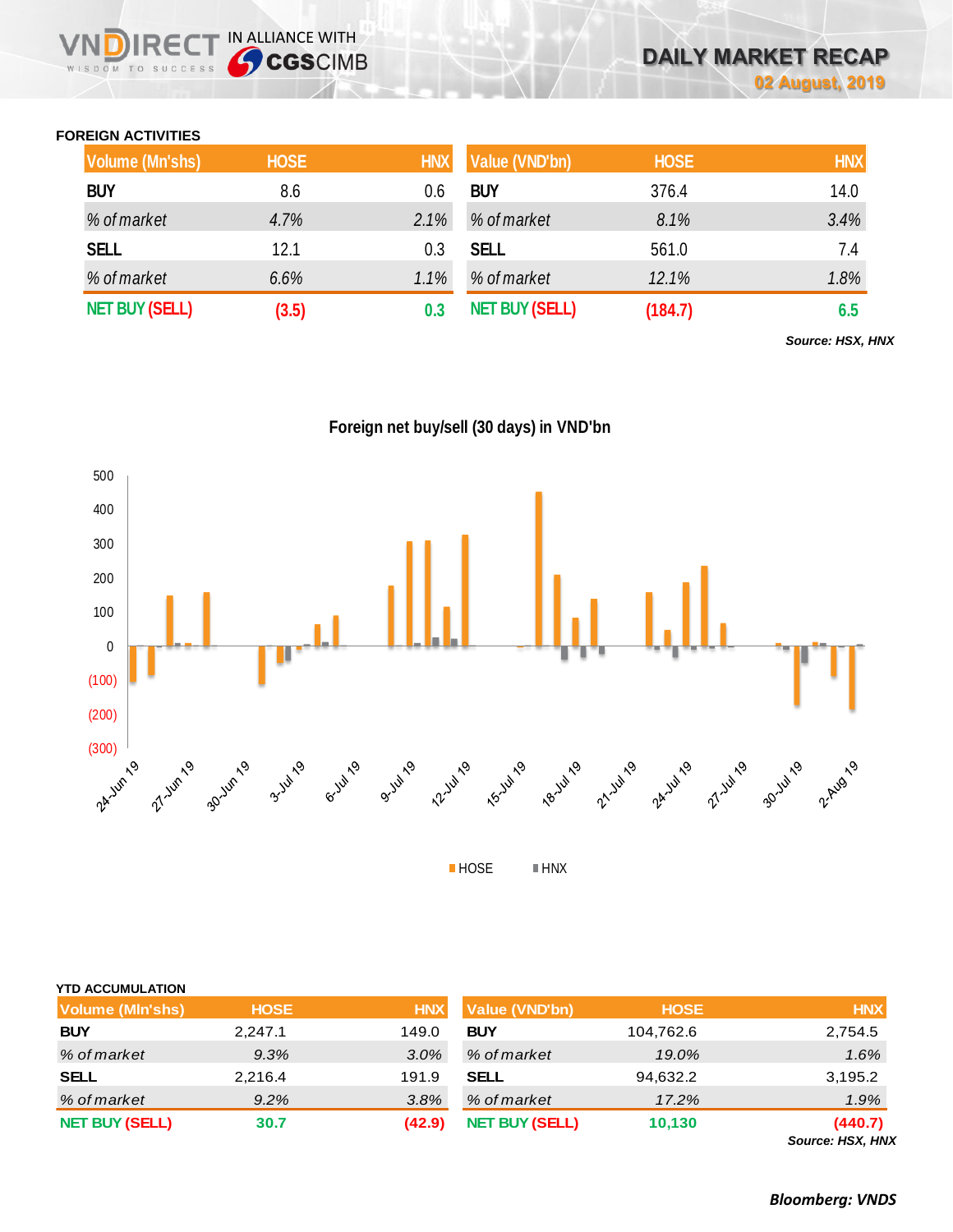### **FOREIGN ACTIVITIES**

WISDOM TO SUCCESS

NDIRECT IN ALLIANCE WITH

|               |                                                 | <b>HOSE</b> |         |      |                 | <b>HNX</b>    |                               |                        |         |     |               |  |
|---------------|-------------------------------------------------|-------------|---------|------|-----------------|---------------|-------------------------------|------------------------|---------|-----|---------------|--|
|               | Top buy by foreigners (value)                   |             |         |      | <b>VND'bn</b>   |               | Top buy by foreigners (value) |                        |         |     | <b>VND'bn</b> |  |
| <b>Ticker</b> | Value<br>Chg<br>$%$ chg<br>Last<br><b>Price</b> |             |         |      | Index<br>impact | <b>Ticker</b> | Value                         | <b>Index</b><br>impact |         |     |               |  |
| <b>VNM</b>    | 124.000                                         | $-200$      | $-0.16$ | 46.2 | $-0.103$        | <b>PVS</b>    | 21,900                        | $-300$                 | $-1.35$ | 9.7 | 0.000         |  |
| <b>VRE</b>    | 36,250                                          | $-750$      | $-2.03$ | 44.5 | $-0.516$        | <b>VCS</b>    | 85,000                        | 3,900                  | 4.81    | 2.2 | 0.000         |  |
| <b>MSN</b>    | 79.000                                          | $-1,100$    | $-1.37$ | 37.8 | $-0.380$        | <b>PVI</b>    | 36,400                        | 0                      | 0.00    | 0.5 | 0.000         |  |
| <b>FPT</b>    | 48,800                                          | 450         | 0.93    | 36.9 | 0.090           | <b>SHS</b>    | 8,500                         | $-100$                 | $-1.16$ | 0.3 | 0.000         |  |
| <b>VHM</b>    | 90,200                                          | $-300$      | $-0.33$ | 24.3 | $-0.297$        | <b>DGC</b>    | 31,600                        | 500                    | 1.61    | 0.3 | 0.000         |  |

|               | Top sell by foreigners (value) |        |         |       | <b>VND'bn</b>   | Top sell by foreigners (value) |                      |          |         |       |                 |
|---------------|--------------------------------|--------|---------|-------|-----------------|--------------------------------|----------------------|----------|---------|-------|-----------------|
| <b>Ticker</b> | Last<br><b>Price</b>           | Chg    | $%$ chg | Value | Index<br>impact | Ticker                         | Last<br><b>Price</b> | Chg      | %chg    | Value | Index<br>impact |
| VJC           | 132.400                        | $-600$ | $-0.45$ | 111.7 | $-0.096$        | TNG                            | 19.700               | 1.100    | 5.91    | 2.7   | 0.000           |
| <b>VNM</b>    | 124.000                        | $-200$ | $-0.16$ | 73.8  | $-0.103$        | <b>PVS</b>                     | 21,900               | $-300$   | $-1.35$ | 1.8   | 0.000           |
| <b>HPG</b>    | 22.450                         | $-150$ | $-0.66$ | 59.4  | $-0.122$        | <b>PMC</b>                     | 60.600               | $-1.200$ | $-1.94$ | 0.9   | 0.000           |
| <b>BID</b>    | 35,800                         | 350    | 0.99    | 49.3  | 0.354           | <b>INN</b>                     | 35,300               | 100      | 0.28    | 0.8   | 0.000           |
| <b>VRE</b>    | 36,250                         | $-750$ | $-2.03$ | 44.3  | $-0.516$        | VCS                            | 85,000               | 3,900    | 4.81    | 0.5   | 0.000           |

|               | Top net buy by foreigners (value) |          |         |       | <b>VND'bn</b>   | Top net buy by foreigners (value) |                      | <b>VND'bn</b> |         |       |                        |
|---------------|-----------------------------------|----------|---------|-------|-----------------|-----------------------------------|----------------------|---------------|---------|-------|------------------------|
| <b>Ticker</b> | Last<br><b>Price</b>              | Chg      | $%$ chg | Value | Index<br>impact | Ticker                            | Last<br><b>Price</b> | Chg           | %chg    | Value | <b>Index</b><br>impact |
| <b>PLX</b>    | 65.000                            | 0        | 0.00    | 22.4  | 0.000           | <b>PVS</b>                        | 21.900               | $-300$        | $-1.35$ | 7.8   | 0.000                  |
| <b>MSN</b>    | 79,000                            | $-1.100$ | $-1.37$ | 18.2  | $-0.380$        | <b>VCS</b>                        | 85,000               | 3,900         | 4.81    | 1.7   | 0.000                  |
| <b>HDB</b>    | 26,050                            | 50       | 0.19    | 14.8  | 0.014           | <b>PVI</b>                        | 36,400               | 0             | 0.00    | 0.5   | 0.000                  |
| <b>CTD</b>    | 113,000                           | 1,000    | 0.89    | 12.4  | 0.023           | <b>SHS</b>                        | 8,500                | $-100$        | $-1.16$ | 0.3   | 0.000                  |
| <b>VHM</b>    | 90.200                            | $-300$   | $-0.33$ | 11.3  | $-0.297$        | CEO                               | 10.200               | $-100$        | $-0.97$ | 0.1   | 0.000                  |

|               | Top net sell by foreigners (value), |          |         |          | <b>VND'bn</b>   | Top net sell by foreigners (value) |                      |          |         |         |                 |
|---------------|-------------------------------------|----------|---------|----------|-----------------|------------------------------------|----------------------|----------|---------|---------|-----------------|
| <b>Ticker</b> | Last<br><b>Price</b>                | Chg      | $%$ chg | Value    | Index<br>impact | Ticker                             | Last<br><b>Price</b> | Chg      | %chg    | Value   | Index<br>impact |
| <b>VJC</b>    | 132.400                             | $-600$   | $-0.45$ | $-109.5$ | $-0.096$        | TNG                                | 19.700               | 1.100    | 5.91    | $-2.62$ | 0.000           |
| <b>HPG</b>    | 22,450                              | $-150$   | $-0.66$ | $-46.0$  | $-0.122$        | <b>PMC</b>                         | 60,600               | $-1,200$ | $-1.94$ | $-0.88$ | 0.000           |
| <b>BVH</b>    | 83,000                              | $-1.200$ | $-1.43$ | $-42.7$  | $-0.249$        | <b>INN</b>                         | 35,300               | 100      | 0.28    | $-0.80$ | 0.000           |
| <b>BID</b>    | 35,800                              | 350      | 0.99    | $-39.9$  | 0.354           | <b>DGC</b>                         | 31,600               | 500      | 1.61    | $-0.15$ | 0.000           |
| <b>VNM</b>    | 124.000                             | $-200$   | $-0.16$ | $-27.6$  | $-0.103$        | <b>VKC</b>                         | 3.500                | $-200$   | $-5.41$ | $-0.04$ | 0.000           |

*2-Aug-19*

*Source: Bloomberg, HOSE, HNX*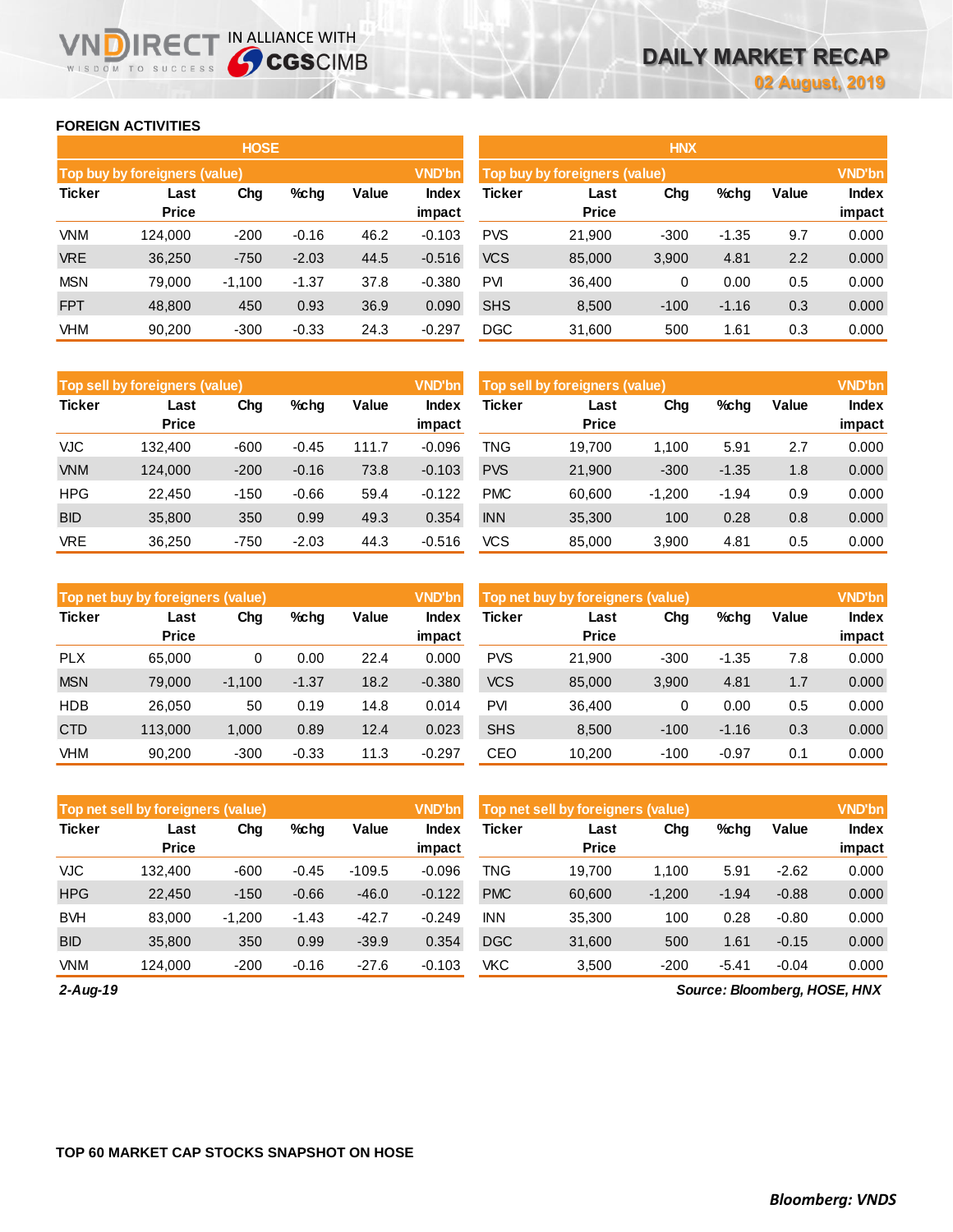# **DAILY MARKET RECAP**

|                        | <b>Sy CGS</b> CIMB<br>WISDOM TO SUCCESS |                   |                      |                       |                  |                                 |              |                 |                            | UAILT MARKET RECAP       |              |                        |                 |
|------------------------|-----------------------------------------|-------------------|----------------------|-----------------------|------------------|---------------------------------|--------------|-----------------|----------------------------|--------------------------|--------------|------------------------|-----------------|
|                        |                                         |                   |                      |                       |                  |                                 |              |                 |                            |                          |              | <b>02 August, 2019</b> |                 |
|                        |                                         |                   |                      |                       |                  |                                 |              |                 |                            |                          |              |                        |                 |
| No. Ticker             | <b>Price</b>                            |                   | Price change (%)     |                       |                  | Mkt. Cap Outs. Vol. Float ratio |              |                 | Avail. Fil Ave. daily vol. | P/E                      | P/B          | <b>ROE</b>             | <b>ROA</b>      |
|                        | <b>VND</b>                              | 1M                | 3M                   | 6M                    | <b>US\$mln</b>   | <b>MIn'shs</b>                  | %            |                 | $% (30 days-shs)$          | $\pmb{\chi}$             | $\pmb{\chi}$ | %                      | $\%$            |
| 1 VIC VM<br>2 VHM VM   | 122,500<br>90,200                       | 5.8<br>11.2       | 7.8<br>$-1.3$        | 24.0<br>12.8          | 17,647<br>13,008 | 3,346<br>3,350                  | 53.4<br>30.3 | 21.9<br>33.9    | 443,911<br>982,871         | 73.2<br>20.0             | 5.0<br>7.0   | 8.3<br>57.0            | 1.7<br>16.7     |
| 3 VCB VM               | 79,100                                  | 12.2              | 18.2                 | 40.0                  | 12,631           | 3,709                           | 25.2         | 6.1             | 917,275                    | 16.7                     | 3.8          | 25.4                   | 1.6             |
| 4 VNM VM               | 124,000                                 | $-0.9$            | $-4.6$               | $-8.1$                | 9,297            | 1,741                           | 46.2         | 41.0            | 784,739                    | 22.7                     | 7.6          | 35.0                   | 27.6            |
| 5 GAS VM               | 106,000                                 | 2.0               | $-7.0$               | 20.5                  | 8,735            | 1,914                           | 4.2          | 45.3            | 272,636                    | 17.6                     | 4.5          | 26.9                   | 17.7            |
| 6 SAB VM               | 280,000                                 | 1.7               | 14.9                 | 20.2                  | 7,731            | 641                             | 10.4         | 36.6            | 29,068                     | 41.6                     | 10.2         | 27.1                   | 19.5            |
| 7 BID VM               | 35,800                                  | 11.7              | 3.8                  | 13.3                  | 5,270            | 3,419                           | 4.4          | 26.8            | 1,253,766                  | 17.0                     | 2.2          | 13.8                   | 0.5             |
| 8 MSN VM               | 79,000                                  | $-6.6$            | $-10.7$              | 0.8                   | 3,976            | 1,169                           | 25.4         | 8.6             | 456,543                    | 23.9                     | 3.0          | 15.6                   | 5.7             |
| 9 VREVM                | 36,250                                  | 4.8               | $-0.5$               | 25.0                  | 3,635            | 2,329                           | 100.0        | 16.5            | 1,625,630                  | 35.1                     | 3.0          | 8.8                    | 6.3             |
| 10 PLX VM              | 65,000                                  | 1.2               | 4.0                  | 21.5                  | 3,277            | 1,171                           | 7.3          | 6.9             | 1,353,887                  | 19.9                     | 3.4          | 18.2                   | 6.4             |
| 11 CTG VM              | 20,350                                  | $-2.2$            | $-3.1$               | 1.2                   | 3,262            | 3,723                           | 15.8         | 0.0             | 3,429,462                  | 13.8                     | 1.1          | 7.8                    | 0.5             |
| 12 TCB VM              | 20,550                                  | $-1.7$            | $-13.8$              | $-24.4$               | 3,094            | 3,497                           | 81.6         | 0.0             | 2,206,634                  | 8.2                      | 1.3          | 17.0                   | 2.7             |
| 13 VJC VM              | 132,400                                 | 3.0               | 11.7                 | 5.9                   | 3,087            | 542                             | 53.1         | 9.7             | 647,114                    | 13.4                     | 5.1          | 43.3                   | 15.1            |
| 14 HPG VM<br>15 BVH VM | 22,450                                  | $-0.7$<br>2.1     | $-14.2$<br>0.7       | 6.9                   | 2,669            | 2,761<br>701                    | 51.0         | 10.4            | 5,477,315                  | 7.7<br>55.2              | 1.4          | 19.9<br>6.8            | 10.3            |
| 16 HVN VM              | 83,000<br>40,000                        | $-4.8$            | <b>N/A</b>           | $-13.3$<br><b>N/A</b> | 2,505<br>2,443   | 1,418                           | 27.9<br>2.7  | 23.3<br>19.9    | 236,620<br>767,877         | 22.9                     | 3.8<br>3.1   | 13.4                   | 0.9<br>2.7      |
| 17 NVL VM              | 60,100                                  | $-0.2$            | 2.7                  | 6.0                   | 2,408            | 930                             | 32.2         | 31.4            | 518,819                    | 16.8                     | 2.8          | 17.8                   | 5.0             |
| 18 MWG VM              | 108,000                                 | 13.1              | 25.6                 | 30.1                  | 2,058            | 443                             | 87.2         | 0.0             | 884,896                    | 13.7                     | 4.6          | 38.6                   | 12.1            |
| 19 VPB VM              | 19,050                                  | $-1.3$            | 0.5                  | $-5.0$                | 2,015            | 2,457                           | 69.0         | 0.0             | 1,607,763                  | 6.4                      | 1.2          | 20.6                   | 2.3             |
| 20 MBB VM              | 21,950                                  | 3.8               | 0.2                  | 0.5                   | 1,997            | 2,113                           | 55.2         | 0.0             | 3,568,128                  | 6.8                      | 1.4          | 21.7                   | 1.9             |
| 21 FPT VM              | 48,800                                  | 4.1               | 7.7                  | 26.0                  | 1,425            | 678                             | 82.0         | 0.0             | 1,424,361                  | 11.2                     | 2.5          | 23.4                   | 10.4            |
| 22 POW VM              | 14,000                                  | $-5.4$            | $-4.4$               | $-15.4$               | 1,412            | 2,342                           | 88.5         | 34.0            | 2,104,451                  | 17.1                     | 1.3          | 7.8                    | 3.2             |
| 23 HDB VM              | 26,050                                  | $-1.7$            | $-7.1$               | $-14.6$               | 1,100            | 981                             | 71.9         | 5.8             | 1,180,908                  | 9.0                      | 1.6          | 19.1                   | 1.4             |
| 24 EIB VM              | 17,750                                  | $-5.1$            | 2.9                  | $-0.6$                | 940              | 1,229                           | 79.0         | 0.0             | 130,481                    | 49.1                     | 1.4          | 2.9                    | 0.3             |
| 25 BHN VM              | 94,000                                  | $1.2$             | 14.6                 | 12.0                  | 938              | 232                             | 0.9          | 31.4            | 7,129                      | 42.9                     | 4.8          | 11.7                   | 5.5             |
| 26 STB VM              | 10,600                                  | $-7.4$            | $-10.9$              | $-14.5$               | 823              | 1,804                           | 93.9         | 10.1            | 3,815,180                  | 8.8                      | 0.7          | 8.8                    | 0.5             |
| 27 TPB VM<br>28 PNJ VM | 22,150                                  | $-3.7$            | 3.7<br>4.1           | 5.7                   | 788              | 827<br>223                      | 69.8         | 0.0             | 422,929                    | 8.3<br>17.0              | 1.6<br>4.4   | 21.8<br>27.9           | 1.7             |
| 29 ROS VM              | 80,400<br>27,500                        | 7.5<br>$-6.5$     | $-10.3$              | 13.3<br>$-13.1$       | 771<br>672       | 568                             | 68.5<br>27.0 | 0.0<br>46.4     | 432,328<br>10,397,230      | 76.6                     | 2.6          | 3.5                    | 17.8<br>1.9     |
| 30 HNG VM              | 17,500                                  | 2.3               | 12.2                 | 21.1                  | 668              | 887                             | 23.7         | 48.5            | 1,339,129                  | <b>N/A</b>               | 1.6          | $-13.8$                | $-4.7$          |
| 31 KDH VM              | 22,900                                  | $-4.0$            | $-4.0$               | $-1.3$                | 537              | 544                             | 74.8         | 2.8             | 273,499                    | 15.4                     | 1.8          | 11.9                   | 7.9             |
| 32 DHG VM              | 95,000                                  | $-10.5$           | $-19.8$              | 11.6                  | 535              | 131                             | 5.6          | 45.8            | 20,592                     | 20.6                     | 4.1          | 20.2                   | 15.2            |
| 33 SSIVM               | 23,050                                  | $-6.9$            | $-10.0$              | $-11.7$               | 505              | 509                             | 63.3         | 41.2            | 1,242,664                  | 11.5                     | 1.2          | 10.9                   | 4.2             |
| 34 REE VM              | 33,000                                  | 2.5               | 3.1                  | $-2.1$                | 441              | 310                             | 84.4         | 0.0             | 756,611                    | 6.3                      | 1.1          | 18.1                   | 10.1            |
| 35 PHR VM              | 74,000                                  | 24.4              | 43.4                 | 108.2                 | 432              | 135                             | 33.0         | 41.1            | 577,437                    | 17.3                     | 3.7          | 21.5                   | 11.8            |
| 36 GEX VM              | 22,700                                  | 5.1               | 1.8                  | 3.7                   | 415              | 425                             | 56.2         | 33.1            | 652,869                    | 8.8                      | 1.6          | 19.1                   | 6.1             |
| 37 PDR VM              | 27,200                                  | 4.2               | 15.5                 | 27.2                  | 384              | 328                             | 37.7         | 41.6            | 976,462                    | 13.9                     | 2.4          | 19.2                   | 5.7             |
| 38 SBT VM              | 16,800                                  | $-2.3$            | $-8.2$               | $-16.0$               | 380              | 525                             | 28.7         | 94.0            | 1,599,266                  | 31.0                     | 1.5          | 4.9                    | 1.9             |
| 39 CTD VM<br>40 VGC VM | 113,000<br>19,100                       | 8.0<br>$-6.1$     | $-6.2$<br><b>N/A</b> | $-14.7$<br><b>N/A</b> | 372<br>369       | 76<br>448                       | 85.6<br>19.8 | 0.0<br>36.0     | 148,462<br>848,155         | 8.4                      | 1.1<br>1.3   | 13.4<br>9.1            | 7.1             |
| 41 VHC VM              | 89,000                                  | 2.9               | $-4.0$               | $-4.5$                | 354              | 92                              | 37.5         | 64.5            | 167,472                    | 14.3<br>4.8              | 1.8          | 44.6                   | $3.4\,$<br>29.9 |
| 42 PPC VM              | 25,150                                  | $-17.0$           | $-11.4$              | 10.8                  | 347              | 321                             | 24.6         | 33.7            | 639,085                    | 8.1                      | 1.4          | 17.2                   | 13.2            |
| 43 TCH VM              | 22,450                                  | 3.0               | 4.9                  | 15.1                  | 341              | 353                             | 50.0         | 41.9            | 1,044,520                  | 29.8                     | 1.7          | 5.9                    | 4.4             |
| 44 SCS VM              | 157,000                                 | $-1.9$            | $-3.1$               | 9.0                   | 338              | 50                              | 99.1         | 28.7            | 6,431                      | 20.3                     | 10.5         | 48.6                   | 43.6            |
| 45 GMD VM              | 26,000                                  | $-2.3$            | 0.2                  | 1.4                   | 332              | 297                             | 53.2         | 0.0             | 382,141                    | 13.8                     | 1.3          | 9.4                    | 6.1             |
| 46 LGC VM              | 39,450                                  | 16.4              | 61.0                 | 11.8                  | 328              | 193                             | <b>N/A</b>   | 4.0             | 636                        | 25.1                     | 2.7          | 11.2                   | 3.0             |
| 47 NT2 VM              | 25,000                                  | $-6.9$            | $-8.1$               | $-14.4$               | 310              | 288                             | 32.1         | 26.5            | 125,109                    | 11.2                     | 1.8          | 16.9                   | 7.4             |
| 48 KBC VM              | 15,250                                  | 2.3               | 10.5                 | 6.6                   | 308              | 470                             | 71.4         | 24.6            | 2,313,155                  | 8.3                      | 0.8          | 9.7                    | $5.3\,$         |
| 49 NLG VM              | 31,000                                  | 7.1               | 4.0                  | 17.4                  | 306              | 229                             | 59.3         | 0.0             | 880,076                    | 8.3                      | 1.6          | 19.1                   | 8.7             |
| 50 PVD VM              | 16,200                                  | $-5.7$            | $-8.6$               | 9.3                   | 294              | 421                             | 49.4         | 27.5            | 2,728,972                  | 13.5                     | 0.5          | 4.0                    | 2.6             |
| 51 VPI VM              | 42,000                                  | 0.0               | 0.0                  | 4.6                   | 289              | 160                             | 100.0        | 40.7            | 238,410                    | 15.9                     | 3.0          | 20.6                   | 8.1             |
| 52 HCM VM<br>53 DXG VM | 21,050<br>17,600                        | $-11.4$<br>$-4.9$ | $-15.1$<br>$-16.6$   | $-7.8$<br>$-24.5$     | 277<br>265       | 306<br>350                      | 76.5<br>68.8 | 43.0<br>$0.5\,$ | 605,883<br>759,922         | 14.7<br>4.7              | $1.5$<br>1.1 | 11.1<br>27.0           | 6.7<br>9.2      |
| 54 HT1 VM              | 15,550                                  | $-3.1$            | $-9.1$               | 0.6                   | 255              | 382                             | 99.9         | 42.6            | 118,723                    | 9.4                      | 1.1          | 11.7                   | 6.0             |
| 55 DPM VM              | 14,000                                  | $-10.0$           | $-22.4$              | $-37.5$               | 236              | 391                             | 36.6         | 28.8            | 685,597                    | 16.7                     | 0.7          | 4.9                    | 3.5             |
| 56 VCIVM               | 33,200                                  | 7.8               | $-5.7$               | $-4.6$                | 233              | 163                             | 65.7         | 62.7            | 58,538                     | 6.6                      | 1.5          | 24.7                   | 12.7            |
| 57 CII VM              | 21,800                                  | $-3.1$            | $-8.0$               | $-4.0$                | 233              | 248                             | 87.1         | 17.0            | 401,539                    | 45.0                     | 1.1          | 2.4                    | 0.5             |
| 58 HPX VM              | 26,500                                  | $-1.3$            | 0.6                  | 6.0                   | 228              | 200                             | 90.3         | 35.2            | 342,010                    | 11.8                     | 2.1          | 19.4                   | 6.5             |
| 59 PAN VM              | 30,300                                  | 4.3               | $-13.7$              | $-19.0$               | 222              | 170                             | 47.3         | 3.8             | 26,486                     | 15.5                     | 1.4          | 9.9                    | 3.7             |
| 60 PVT VM              | 18,300                                  | 10.9              | 11.6                 | 7.6                   | 222              | 281                             | 38.0         | 17.9            | 585,500                    | 7.3                      | 1.3          | 18.2                   | 6.9             |
|                        |                                         |                   |                      |                       |                  |                                 |              |                 |                            | <b>Source: Bloomberg</b> |              | 2 Aug                  |                 |

**VNDIRECT IN ALLIANCE WITH**